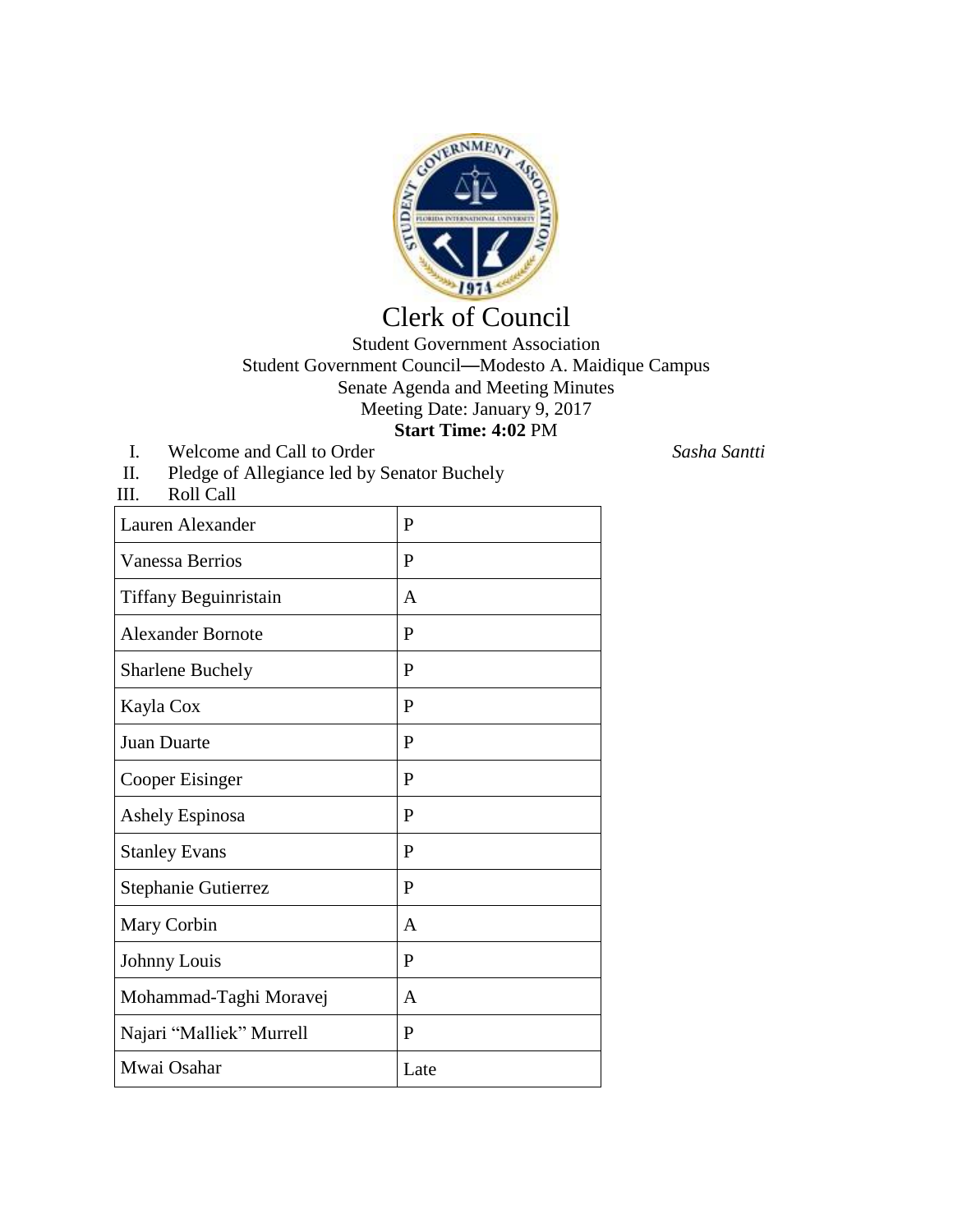| Johnathan Padilla   | L |
|---------------------|---|
| Jesus Pernia        | L |
| <b>Monica Reyes</b> | P |
| Gilbert Rodriguez   | P |
| Simran Sakraney     | P |
| Rocio Taveras       | P |
| Martin Villamizar   | P |
| Anjali Tripathi     | A |

Old Business

 $\bullet$ 

New Business:

- Rules and legislative committee
	- o All those in favor in making Senator Taveras Rules and legislative Chair, all in favor.

Announcements:

- Speaker
	- o Hope everyone had an AMAZING winter break!!
	- o Tabling Event tomorrow with Cabinet, doodle was sent out!
	- o If we didn't meet before the break, please see me/text me after senate!
	- o Reminder on Surveys
	- o Idea of having a joint event with cabinet
- Speaker Pro-Temp
	- o Surveys Update
		- Sent an email to everyone
		- $\blacksquare$  Will be asking for an official update on January 30<sup>th</sup>.
	- o Asking committee chairs to stay after
	- o Reminder for committee chairs to reach out to their committee
- Vice-President
	- o Senate/Cabinet Vacancies Update
	- o Working on a couple of projects
- Comptroller
	- o Budget presentation next week
	- o ANS Online Budget Hearings will be January 27th
- Chief Justice
	- o Want to create a Rules of procedure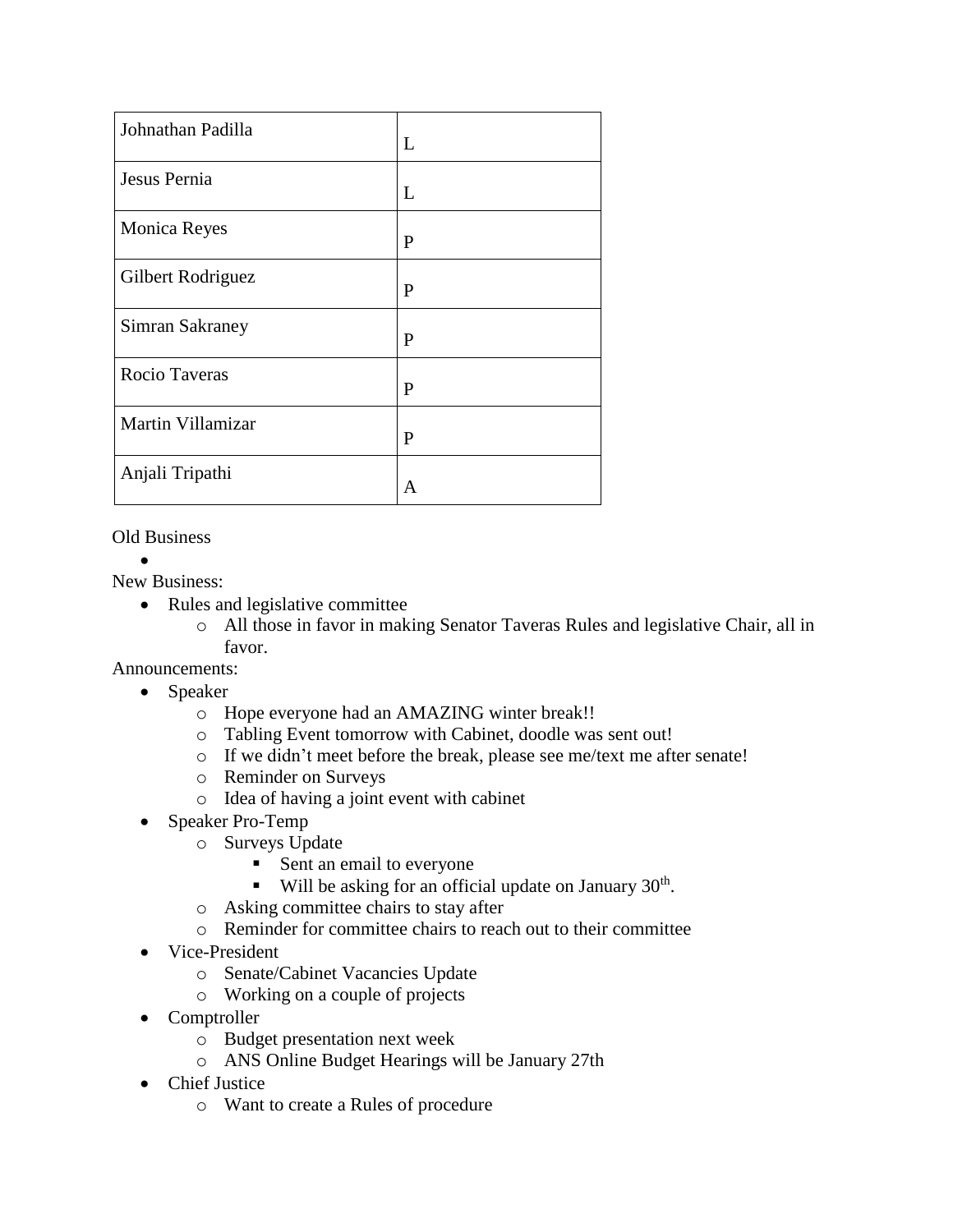- President
	- o There will be a lot of work through out the whole semester.
	- o Student Health updates
- Senator Mwai moves to return to new business, senator Rodriguez seconds; motion passes
- Senator Reyes moves to open the applications for SGA Vacancies; Senator Sakraney seconds; motion passes

| Lauren Alexander         | Y      |
|--------------------------|--------|
| Vanessa Berrios          | Y      |
| Tiffany Beguinristain    | Absent |
| <b>Alexander Bornote</b> | Y      |
| <b>Sharlene Buchely</b>  | Y      |
| Kayla Cox                | Y      |
| Juan Duarte              | Y      |
| Cooper Eisinger          | Y      |
| Ashely Espinosa          | Y      |
| <b>Stanley Evans</b>     | Y      |
| Stephanie Gutierrez      | Y      |
| Mary Corbin              | Absent |
| Johnny Louis             | Y      |
| Mohammad-Taghi Moravej   | Absent |
| Najari "Malliek" Murrell | Y      |
| Mwai Osahar              | Y      |
| Johnathan Padilla        | Y      |
| Jesus Pernia             | Y      |
| Monica Reyes             | Y      |
| Gilbert Rodriguez        | Y      |
| Simran Sakraney          | Y      |